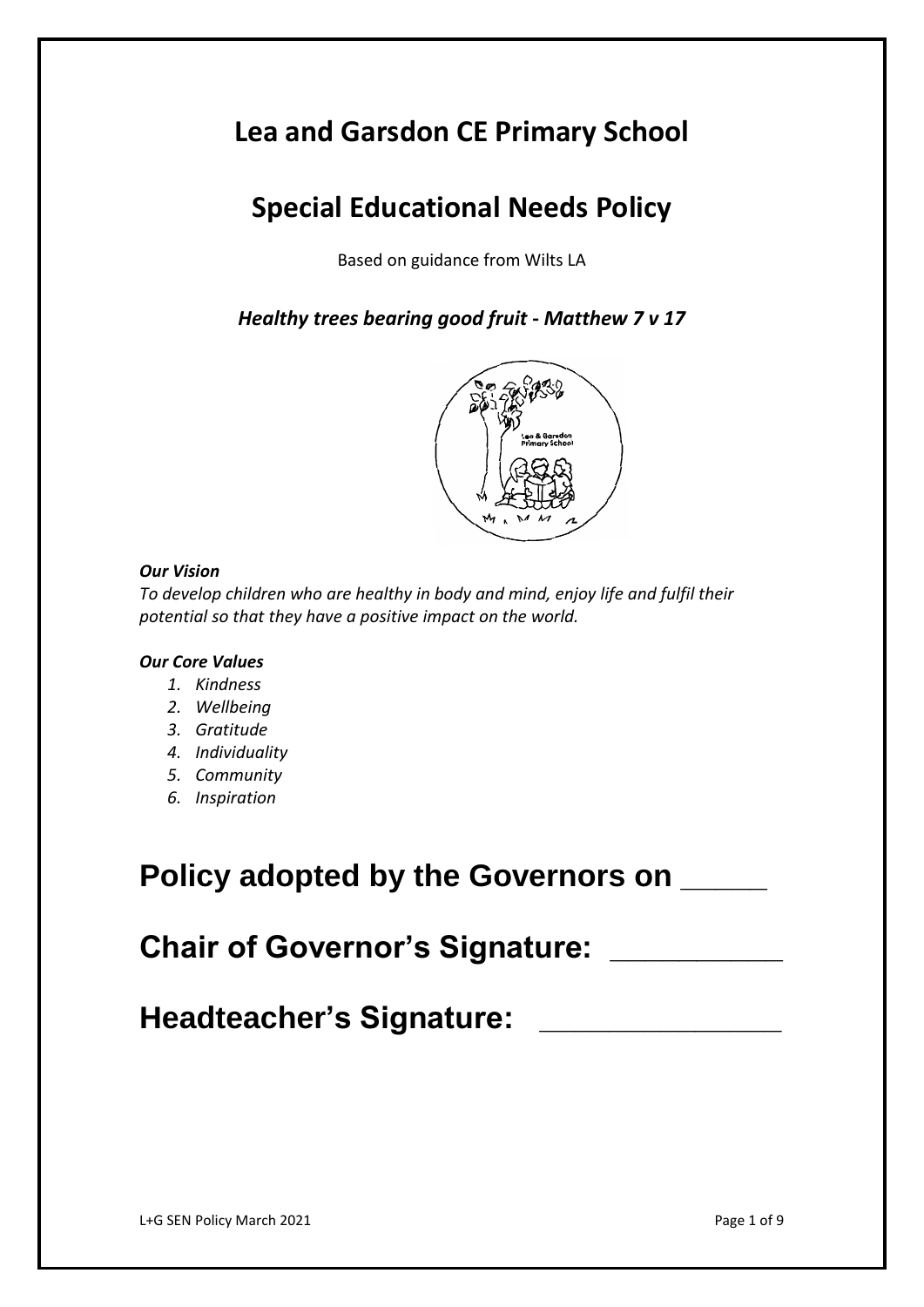# **Lea and Garsdon CE Primary School Special Educational Needs and Disability Policy**

# **What is a Special Educational Need (SEN)?**

A pupil has SEN where their learning difficulty or disability calls for special educational provision, namely provision different from or additional to that normally available to pupils of the same age. *(Section 6.15, Code of Practice 2014, p83)*

A child of compulsory school age or a young person has a learning difficulty or disability if he or she:

- has a significantly greater difficulty in learning than the majority of others of the same age, or
- has a disability which prevents him or her from making use of facilities of a kind generally provided for others of the same age in mainstream schools or mainstream post-16 institutions. *(Code of Practice 2014, p4)*

#### **What are the areas of special educational need?**

There is a wide spectrum of special educational needs that are frequently inter-related. The SEN Code of Practice describes difficulties under four broad headings. Children and young people may have needs in:

- **communication and interaction (speech, language and communication needs SLCN)**
- **cognition and learning**
- **social, emotional and mental health difficulties**
- **sensory and/or physical needs.**

This definition is only a part of the full legal description of special educational needs. If you would like to see a copy of the full legal definition it is in paragraph 6.14 of the SEN Code of Practice. This can be downloaded from [www.gov.uk/government/consultations](http://www.gov.uk/government/consultations) Reference: DFE-00205-2013

## **Vision and Aims**

Lea & Garsdon CE Primary School is made up of happy, confident, competent learners who play a valuable role in improving the world. The Christian ethos of the school is central to all that we do in developing a nurturing, friendly, safe and stimulating environment, where everyone strives for their best, has tolerance and empathy for others and aspires to excellence. We aim to live according to the values of friendship, respect, honesty, inclusion and excellence which will enable us to meet our vision.

In conjunction with the Government's latest positive duty to promote disability equality, our aim is to ensure that all pupils with special educational needs are included in and take part in all activities where appropriate, considering safety and the efficient use of resources. All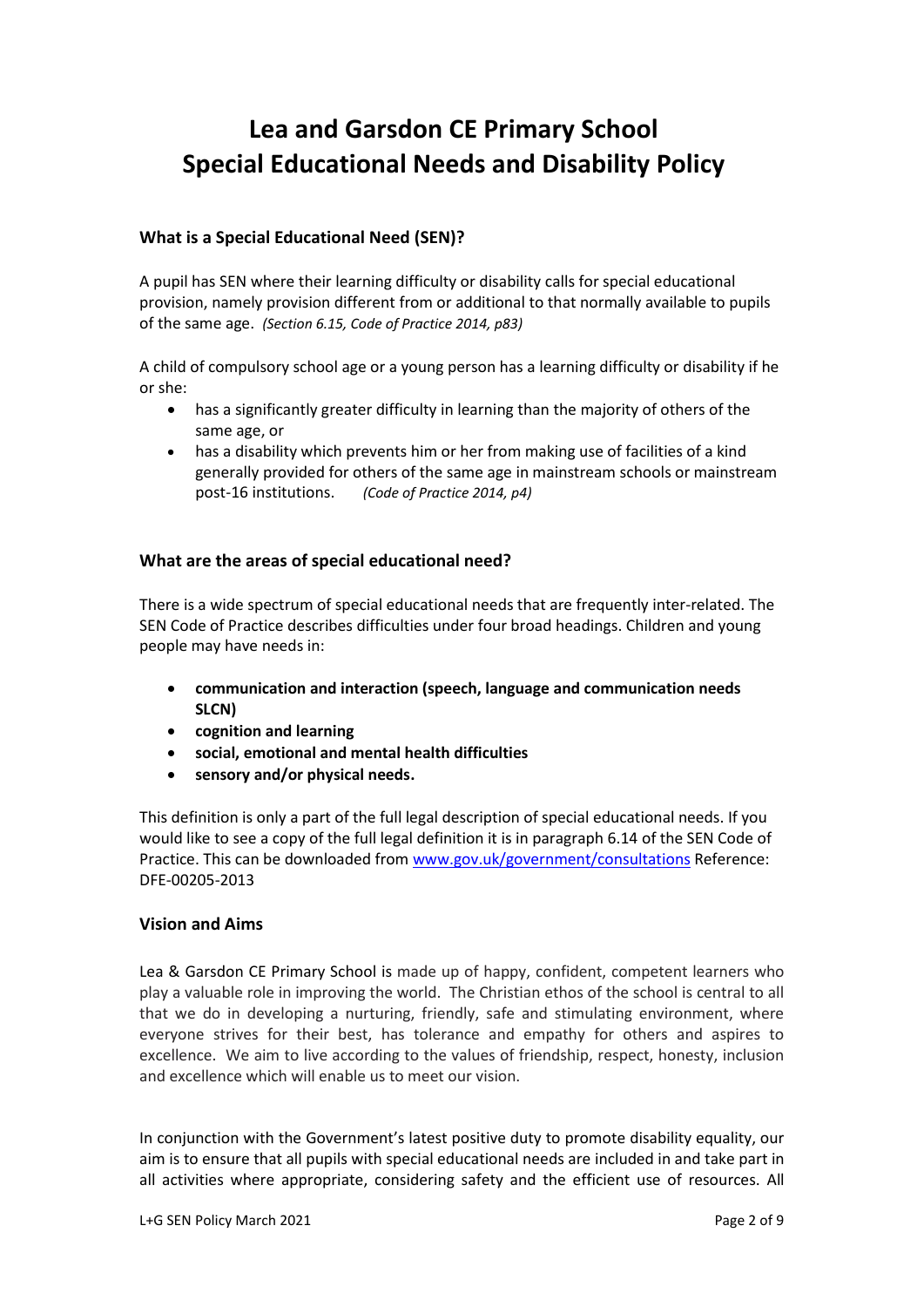pupils have the right to a broad and balanced curriculum including appropriate extracurricular activities and full access to the National Curriculum. Teachers set high expectations of all pupils, whatever their prior attainment. All pupils are valued, their individual needs are recognised and building their self-esteem is promoted. We work in close partnership with parents/carers and families who play an active and valued part in their child's education.

# **Objectives**

The objectives of this policy (in line with the Code of Practice 2014 and Wiltshire LEA Guidelines) are:

- To identify and monitor pupils' individual needs at the earliest possible stage so that their progress and attainment is raised.
- To plan an effective curriculum to meet the needs of pupils with special educational needs and ensure that the outcomes agreed in statutory or non –statutory support plans (including statutory Education, Health and Social Care plans) are specific, measurable, realistic and time related (SMART targets).
- To work in close partnership with parents/carers and families of pupils who have special educational needs.
- To involve pupils in the identification and review of their outcomes specified in their support plan.
- To ensure that all who are involved with pupils are aware of the procedures for identifying, supporting and teaching them through the use of the one page profile and support plans.
- To promote the self-esteem of pupils both in and outside the classroom, acknowledging the progress they have made.
- To have high expectations of all pupils regardless of prior attainment and need.

#### **Roles and responsibilities**

#### Class Teachers' role

Teachers are responsible and accountable for the progress and development of the pupils in their class, including where pupils access support from teaching assistants or specialist staff.

It is the class teacher's responsibility to deliver high quality teaching which is differentiated for individual pupils.

Class teachers will, along with the SENCo and Head Teacher, regularly review progress of all children in their class including those with SEN.

The class teacher will discuss with the SENCo whether it is appropriate to make SEN provision for a child by considering information gathered from within the school and from the parents/carers about the pupil's progress.

#### Governors' role

The governing body of a community, voluntary controlled, or foundation school must:-

Ensure that there is a qualified teacher designated as SENCo for the school.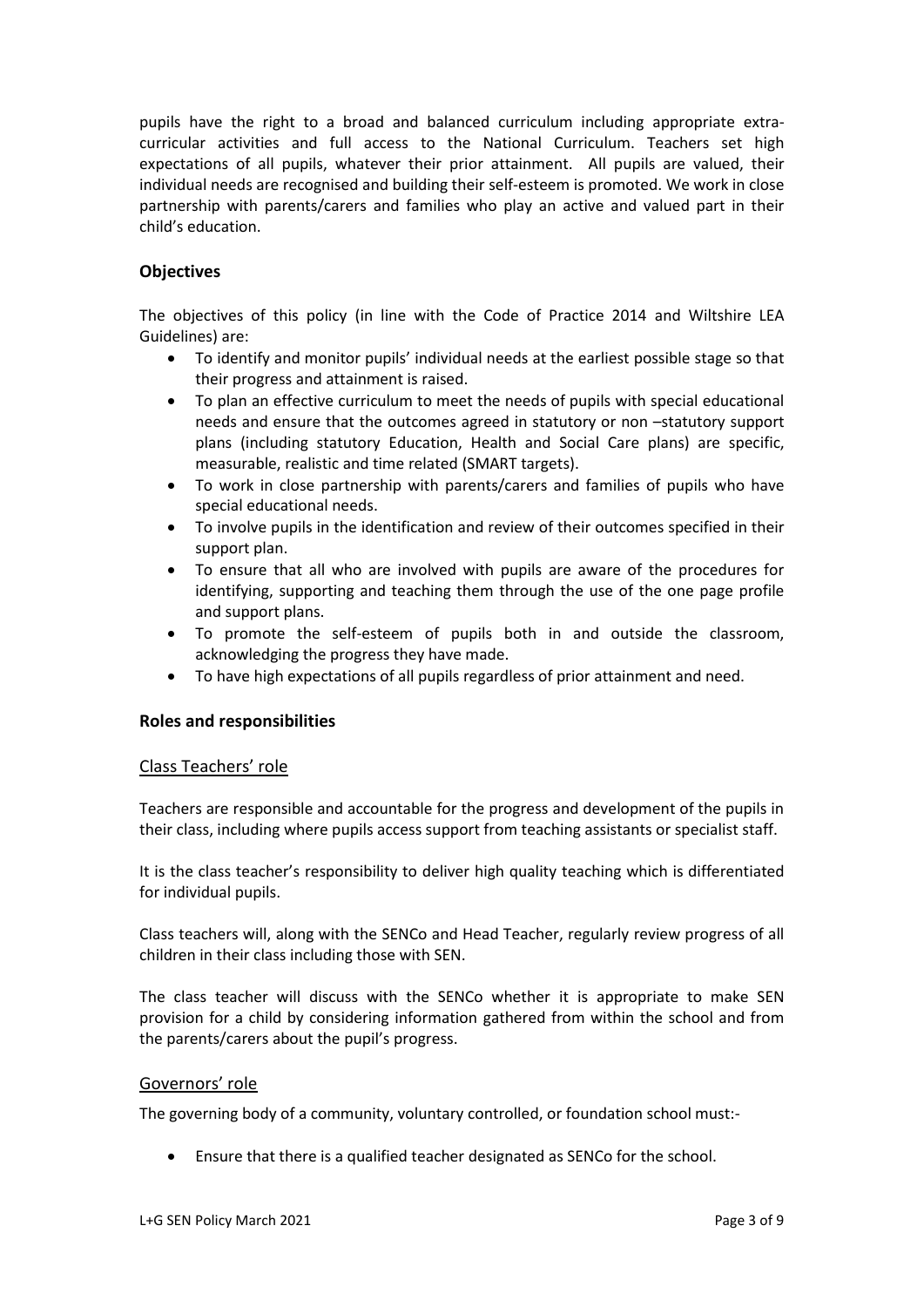- Have a designated person or sub-committee with specific responsibility for overseeing our school's arrangements for SEN and disability. In our school the SEN Governor is Mrs Ann Suter.
- Regularly review how expertise and resources used to address SEN can be used to build the quality of whole –school provision as part of their approach to school improvement.

# Special Educational Needs Co-ordinator (SENCO)

Our SENCO is Mrs Sian Alderson. She has an important role to play in determining the strategic development of SEN policy and provision in school and is a member of the school leadership team. Her responsibilities include:

- Day to day operation of the Special Educational Needs Policy
- Coordination of specific provision made to support individual pupils with SEN, including those who have EHC plans
- Providing advice to staff and liaising with them on the compilation, implementation, and monitoring of provision and support plans
- Liaising with the relevant designated teacher where a looked after pupil has SEN
- Advising on the graduated approach to SEN support
- Advising on the deployment of the school's delegated budget and other resources to meet pupils' needs effectively
- Liaising with parents of children with SEN
- Liaising with early years providers, other schools, educational psychologists, health and social care professionals, and independent or voluntary bodies
- Being a key point of contact with eternal agencies, especially the local authority and its support services
- Liaising with potential next providers of education to ensure a pupil and their parents are informed about options and a smooth transition is planned
- Working with the head teacher and school governors to ensure that the school meets its responsibilities under the Equality Act (2010) with regard to reasonable adjustments and access arrangements
- Ensuring the school keeps the records of all pupils with SEN up to date
- Working alongside staff in assessing pupils' needs and ensuring that pupils make progress through quality first teaching and additional support where appropriate.
- Contributing to the in-service training of staff
- Monitoring, evaluating and reporting on provision to the Governing Body in conjunction with the designated responsible person
- Leading the performance management of teaching assistants.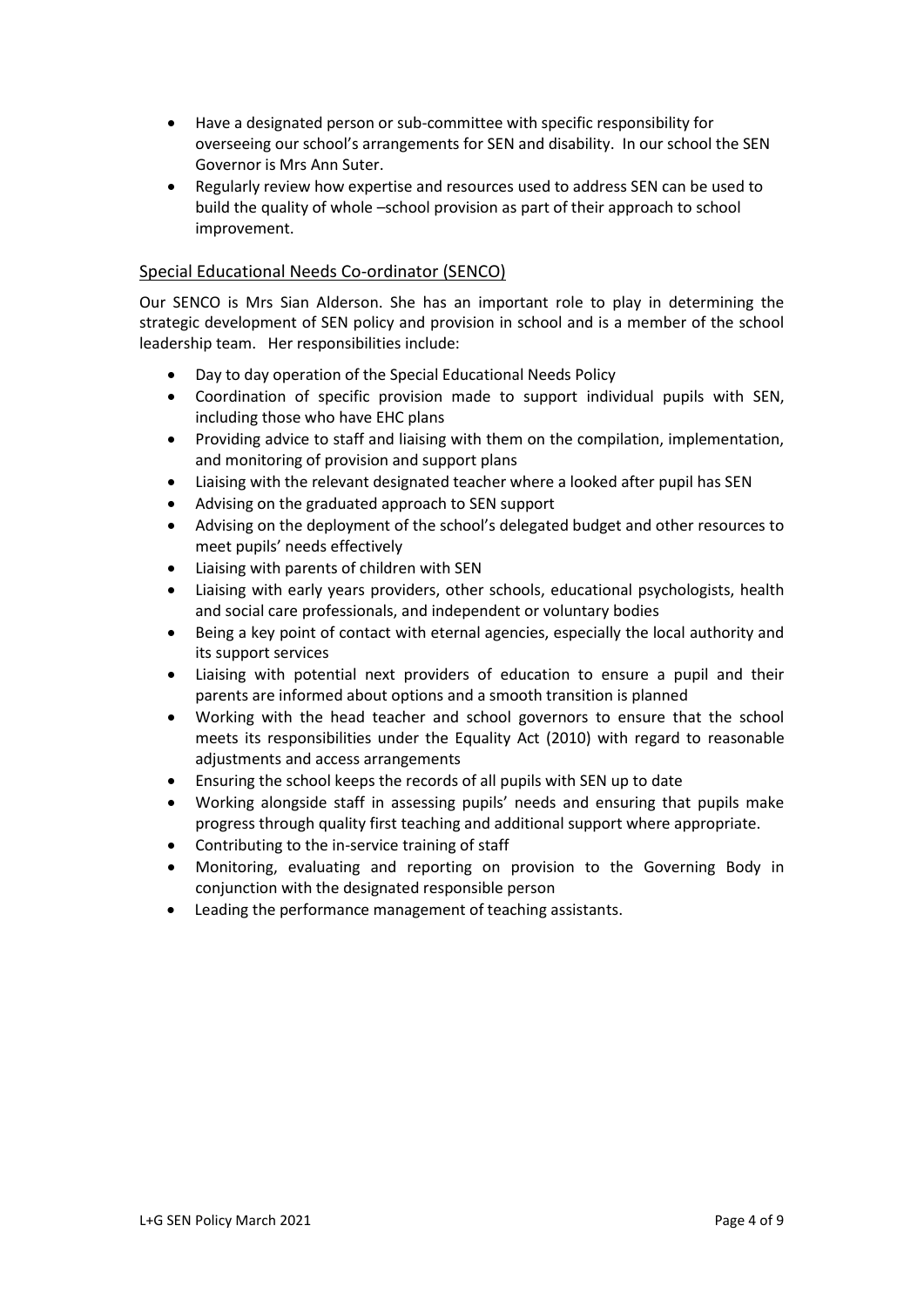# **Arrangements for co-ordinating provision for pupils with special educational needs**

High quality teaching, differentiated for individual pupils is the first step in responding to pupils who have or may have SEN. If a child is identified as having SEN the first step will be to remove barriers to learning and put effective special educational provision in place. This provision will take the form of a four part cycle known as the graduated approach.



## Assess

The class teacher and SENCo will carry out a clear analysis of pupils needs using formative assessments and locally agreed criteria (WIPD), the views and experience of parents/carers, the pupil's own views and advice from external support services where appropriate. Assessment will be regularly reviewed to ensure that intervention is matched to need, barriers to learning are identified and overcome and that a clear picture of any interventions put in place and their effect is developed.

#### Plan

If it is decided that a pupil is to be provided with SEN support the parents will be formally informed, although parents will have already been involved in the assessment process. The class teacher, SENCo, parents and pupil will agree on adjustments to teaching, interventions and support to be put in place. Expected outcomes of support will be clearly identified and a review date will be set. Parents will be kept fully informed of any interventions and support and school will seek parental involvement to reinforce or contribute to progress at home.

#### Do

The class teacher will put into practice any teaching strategies or interventions that have been agreed in the planning stage. The class teacher will remain responsible for working with the child on a daily basis. Where the interventions involve group or one-to-one teaching away from the main class teacher, they should still retain responsibility for the pupil.

#### Review

The class teacher, working with the SENCo, will revise the support in light of the pupil's progress and development termly. Progress towards outcomes will be reviewed with the child and the parents/carers at least three times a year.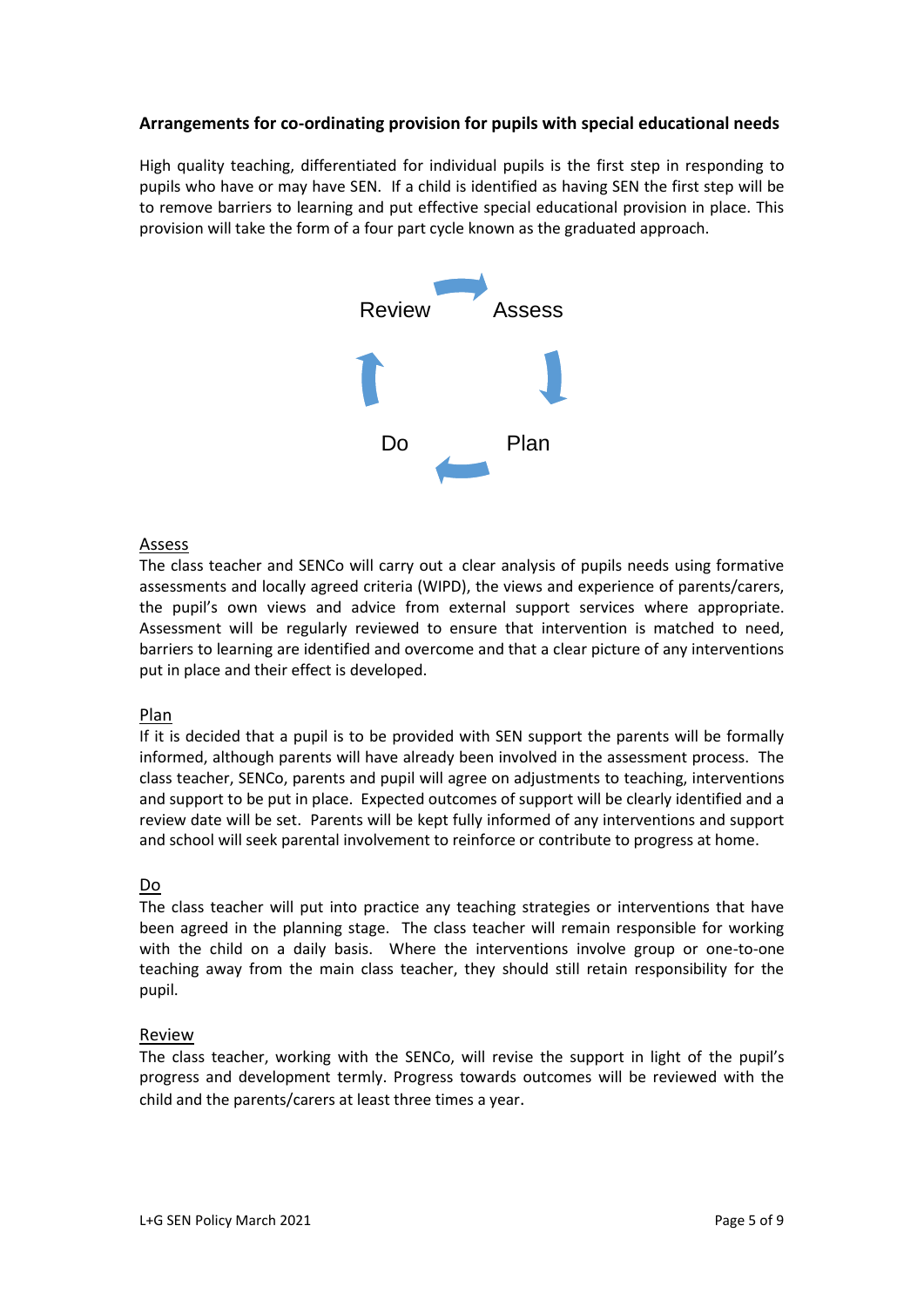#### **Admission arrangements**

Normal admission arrangements apply.

The admissions policy is based on the agreed Wiltshire policy. We strive to be a fully inclusive school. All pupils will be treated according to their needs in line with the schools policy for equality of opportunity. No pupil will be denied admission because of his or her creed, race, physical ability or academic attainment.

Where a pupil has a particular need, e.g. wheelchair access, the governors will make every effort to ensure that the pupil's needs are fully met. The school building improvements provide wheelchair access, disabled shower and toilet facilities.

If a pupil is transferring into the school with an Education Health and Care Plan or has been receiving extra support in their previous school, the continuation of this support will be negotiated through the Local Authority (LA) to ensure their needs can be met. Any variation to the above will need to be agreed by the full Governing Body.

#### **Specialist Facilities**

There are no specialist facilities, or Resource Base at the school, however there is a dedicated SEN room. Visually impaired pupils are catered for and an accessibility audit of the site has been carried out by the SENCo, Teacher of the Deaf and a Qualified Teacher for the Visually Impaired. The majority of the staff have attended nationally approved Inclusion Development programmes (IDPs) for supporting children with SEN. Teachers and Teaching Assistants (TAs) attend training courses as appropriate.

#### **Resources**

Most of the learning resources required by pupils having special educational needs are available within the classroom. Any particular requests for additional resources should be made to the SENCO.

The amount of money provided by the Local Authority is dependent on the number of children with EHCs alongside a formulated rate which considers numbers on role, deprivation and prior attainment. This money will be spent on additional resources, staffing costs and time allocated to the SENCO to manage the support for special educational needs and meet the objectives of this policy.

#### **Identification and assessment arrangements and review procedures**

The school follows the guidance contained in the Special Educational Needs Code of Practice (2104) and the Wiltshire Indicators and Provision Document (WIPD updated August 2011). This recommends a graduated approach.

Where possible we will try to meet every child's needs within the classroom through ensuring that our planning, teaching and approaches meet the needs of the majority of the children in our school (Quality First Teaching). However, where through careful identification and assessment we and/or the parents determine that a child is not making satisfactory progress, compared to national expectations, the class teacher will consult with the SENCO.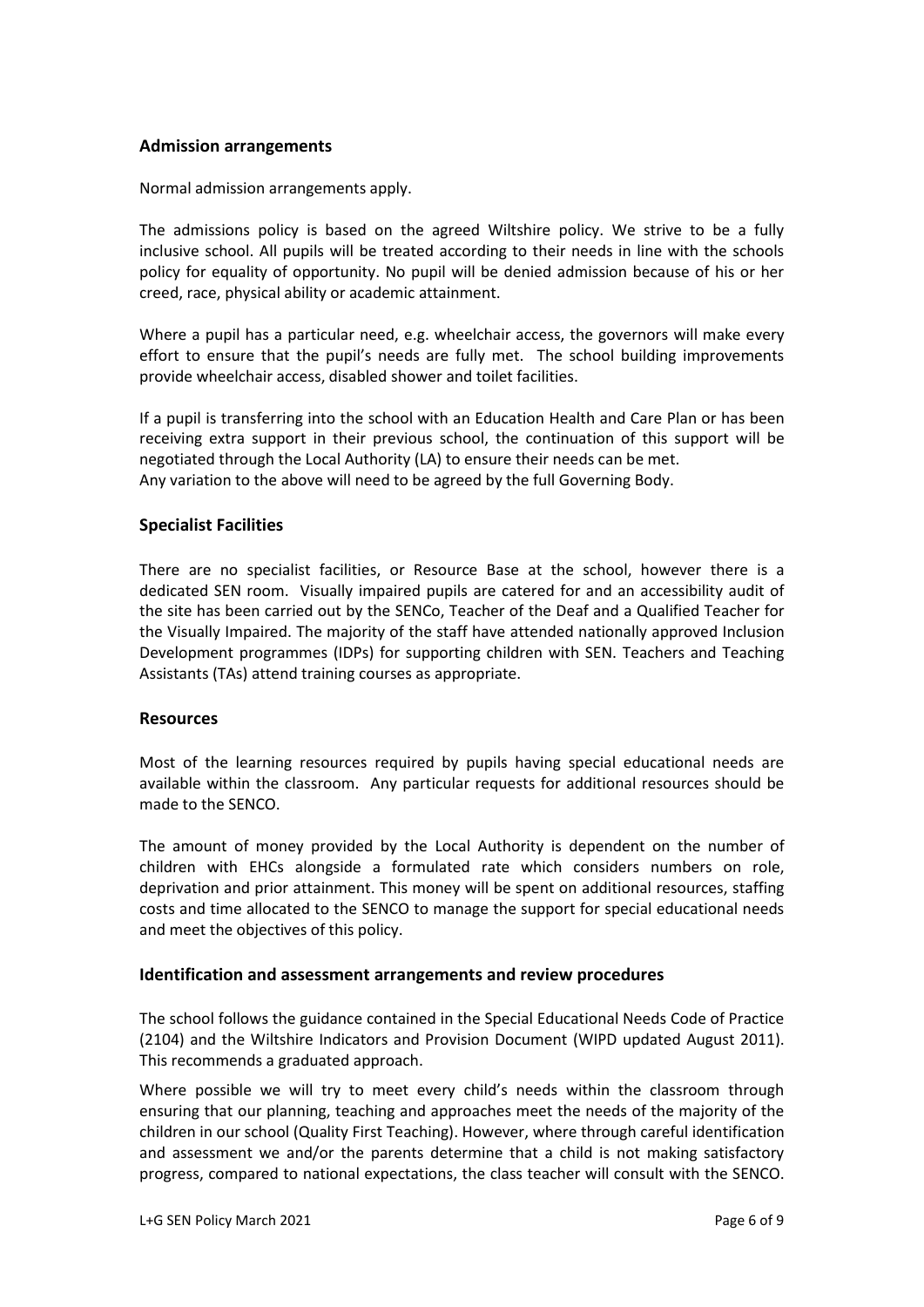They, in conjunction with the child and parents, will review the strategies and approaches that are currently being used and the way these might be developed. Where this review leads to the conclusion that the child needs help over and above that which is normally available within the class or school we will help the child through *SEN Support.* 

## **What is SEN Support?**

SEN Support (formerly *School Action* and *School Action +*) follows the graduated approach and cyclical process of Assess, Plan, Do Review as set out previously. It may mean that a child needs specialist or extra resources, alternative teaching methods or that a child takes part in an evidence based intervention for a period of time to help them to overcome their barriers to learning. The class teacher and SENCo will work closely with the child and their parents and carers as well as any teaching assistants involved in the child's provision to set and regularly review outcomes for children receiving SEN Support. Depending on the severity of the need a non-statutory support plan may be drawn up.

#### **What is an Education, Health and Care needs Plan (EHC)?**

In accordance with the Code of Practice (2014) SEN Support will be adapted or replaced depending on how effective it has been in achieving the agreed outcomes. Where, despite relevant and purposeful action being taken to identify, assess and meet the SEN of a child or young person, the child does not make expected progress the school will, in consultation with the child and their parents/carers, consider requesting and Education Health and Care needs assessment.

An EHC replaces the Statutory assessment and is part of the graduated approach to meeting the educational needs of children/young people who have Special Educational Needs (SEN).This graduated approach is described in the SEN Code of practice and in chapters 4-8 of the Wiltshire Indicators and Provision Document (WIPD).

In most cases the needs of children/young people with SEN will be met through SEN Support without the need for an EHC. However where there is a significant and persistent need or disability which impacts upon the child or young person's ability to access the academic and/or social curriculum or where difficulties are resistant to change despite the school taking relevant and purposeful action at SEN Support an EHC needs assessment may be requested by the parents or the school.

An EHC needs assessment will not always lead to an EHC plan. The information gathered during an EHC needs assessment may indicate ways in which the school, college or other provider can meet the child or young person's needs without an EHC plan.

EHC plans are forward-looking documents that help raise aspirations and place great emphasis on personal goals and describe the support a child or young person will receive whilst they are in education or training. It includes the views of the child/young person and identifies outcomes, needs and the provision that will be put in place to meet these outcomes and needs. Progress towards the outcomes set out in the EHC will be reviewed at least 3 times a year at a meeting with the child, parents/carers, class teacher, SENCo, and any other adults working with the child.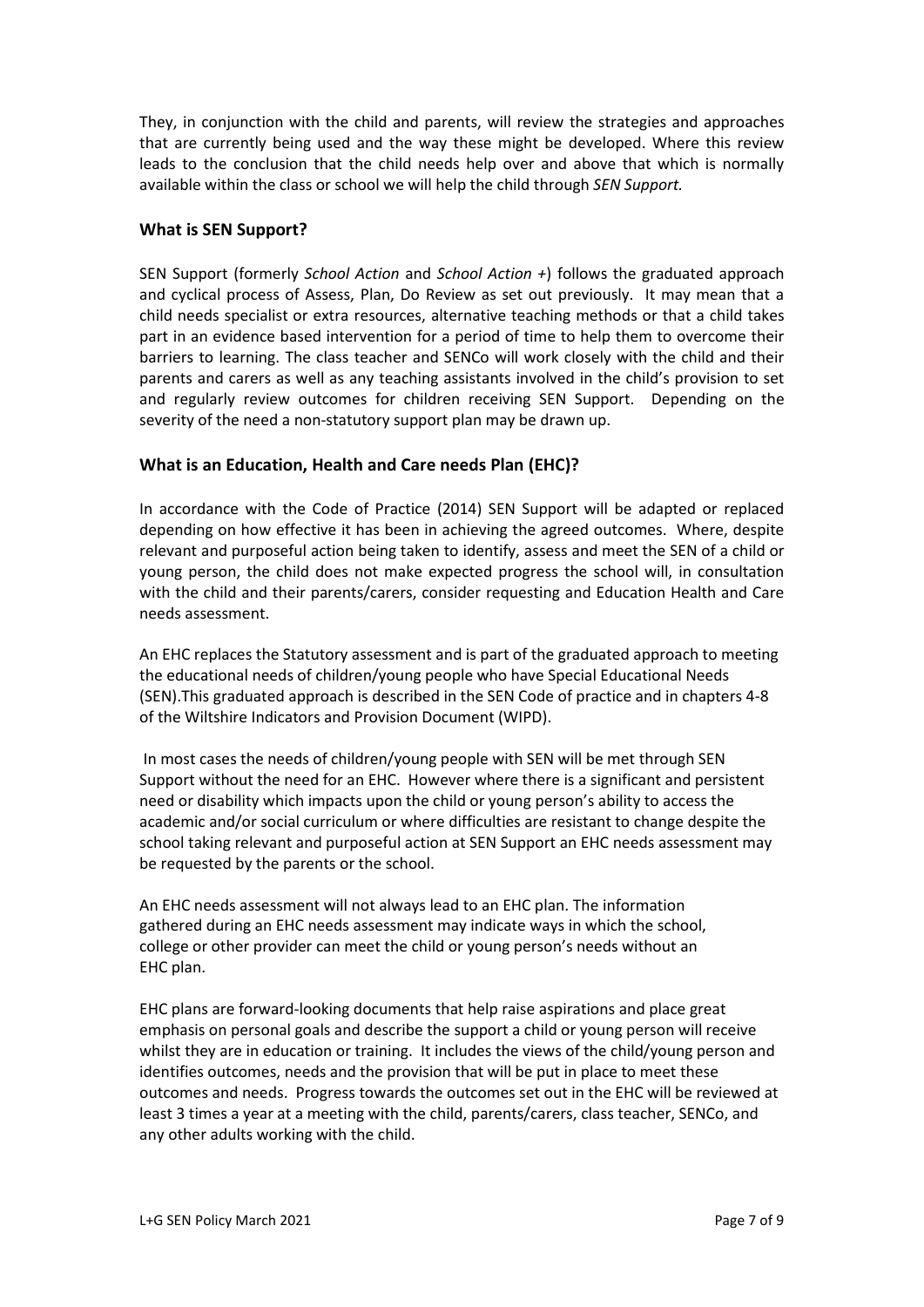#### **Involving Specialists**

The school will involve specialists at any point to advise on early identification of SEN and effective support and interventions. The school will always involve a specialist when a pupil continues to make no or little progress or when they continue to work at a level which is substantially below that expected of pupils of a similar age despite appropriate intervention and support being put in place. Such specialists may include Specialist SEN Service, Sensory team, educational psychologists, speech therapists, occupational therapists, Child and Adolescent Mental Health Service (CAMHS) practitioners, behaviour support team, social services, health and LA personnel. Any, or all, of these agencies may be involved in the construction, delivering or review of outcomes set for pupils in order to ensure that pupils' goals are reached. Parents and carers will always be involved in any decision to involve a specialist and will be invited to meet with the specialist wherever possible. A record of specialist involvement will always be provided for parents

#### **Criteria for evaluating the success of the policy**

The policy will be evaluated against the objectives stated on page one and measured by:

- An analysis of teachers' short term planning by English and Mathematics Coordinators and the SENCo, to identify learning outcomes for pupils with special educational needs.
- Teachers' planning reflecting the learning outcomes for children with special educational needs and demonstrates the principles of quality first teaching.
- The full involvement of pupils with special educational needs in all aspects of school life, where safety has been considered for all, such as attendance at out of school activities, participation in school trips, events, performances, and services.
- Parental involvement of individual outcomes set for pupils by discussing and receiving copies of support plans for their child where this is appropriate.
- Involvement of pupils in discussing, constructing and reviewing their own outcomes.
- Pupil attainment or progress (as measured by objective testing, and teachers' professional judgement) being raised.
- External evaluation by the responsible person and the LEA Adviser for Special Educational Needs, based on the objectives of the policy.
- Annual monitoring of procedures and practice by the SEN Governor.
- The School Development Plan priorities which include provision for SEN.
- Value for money review of our Special Educational Needs funding.
- OFSTED Reports (latest is February 2015).

#### **Complaints procedure**

If parents or carers have a complaint concerning provision for their child they should initially attempt to resolve this with the class teacher. If this proves unsuccessful the matter should be referred to the SENCO and/or Headteacher. Should the matter still be unresolved the parents should contact the responsible person on the governing body. If the complaint remains unresolved the Chair of Governors should be involved and, finally, the complaint should be taken to the LA and/or Secretary of State.